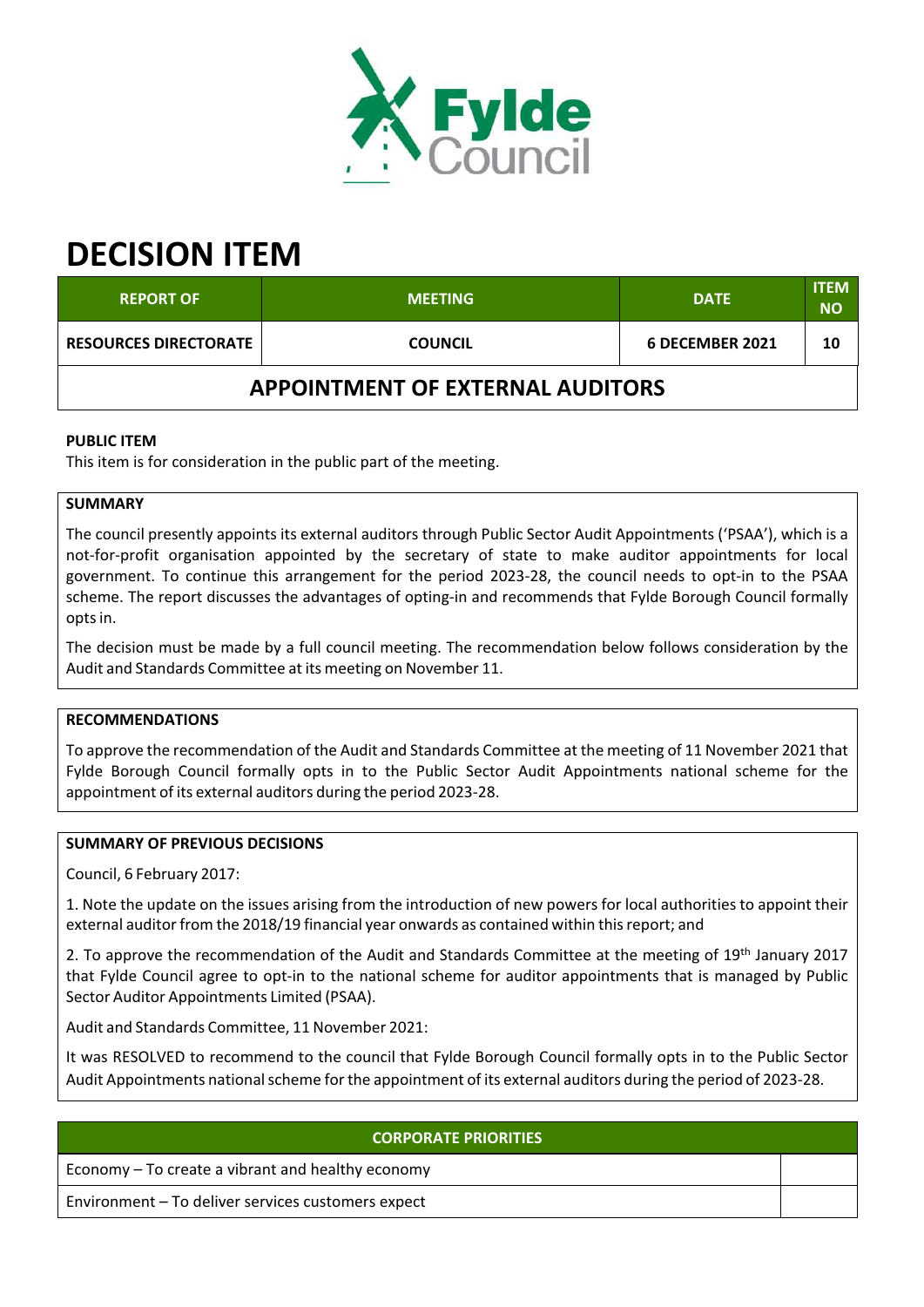| Efficiency $-$ By spending money in the most efficient way |  |
|------------------------------------------------------------|--|
| Tourism – To create a great place to live and visit        |  |

#### **REPORT**

- 1. A relevant authority must appoint an external auditor to audit its accounts. An authority like Fylde<sup>1</sup> can either appoint its external auditor directly, or an 'appointing person' can make an appointment on the Council's behalf . 'Appointing persons' are appointed by the secretary of state. The only 'appointing person' is Public Sector Audit Appointments ('PSAA'). PSAA is a not‐for‐profit body under the auspices of the Local Development and Improvement Agency. Since the present system was introduced by the Local Audit and Accountability Act 2014, Fylde's external auditors have been appointed by PSAA.
- 2. To continue to have PSAA appoint external auditors on its behalf for the period 2023-2028, Fylde must formally opt‐in to the PSAA national scheme. The decision to opt in must be made by full council. The Audit and Standards Committee considered a report on the matter at its most recent meeting and recommended that the council opt in.
- 3. The PSAA prospectus, setting out the advantages of continuing to be part of the PSAA scheme is .psaa.co.uk/about-us/appointing-person-information/appointing-period-2023-24-2027-28/prospectus-2023-andbeyond/final-prospectus-2023-and-beyond/page/2/" here. The advantages include achieving lower audit prices through large‐scale collective procurement and independent and professional management of audit contracts
- 4. The alternative to opting in would be for the council to directly appoint its external auditors. This would require Fylde to appoint an independent 'auditor panel' to advise it on the selection and appointment of its external auditor and the maintenance of an independent relationship with the auditor. The composition, governance and duties of the panel are subject to extremely detailed regulation. The council must publish the advice of the panel and the reasons for any departure from that advice. The vast majority of local authorities appoint their external auditors through PSAA, to avoid the complex and bureaucratic machinery around auditor panels.

| <b>IMPLICATIONS</b>                     |                                                                                                                                                                                                                                  |  |  |  |
|-----------------------------------------|----------------------------------------------------------------------------------------------------------------------------------------------------------------------------------------------------------------------------------|--|--|--|
| Finance                                 | There are no financial implications from opting-in to the PSAA<br>national scheme for auditor appointments.                                                                                                                      |  |  |  |
| Legal                                   | The council is required under the Local Audit and Accountability Act<br>2014 to appoint external auditors, either directly, taking into<br>account the advice of its audit panel, or through PSAA and an<br>'appointing person'. |  |  |  |
| <b>Community Safety</b>                 | No implications                                                                                                                                                                                                                  |  |  |  |
| Human Rights and Equalities             | No implications                                                                                                                                                                                                                  |  |  |  |
| Sustainability and Environmental Impact | No implications                                                                                                                                                                                                                  |  |  |  |
| Health & Safety and Risk Management     | External audit is a key component of a robust risk management<br>environment.                                                                                                                                                    |  |  |  |

| <b>LEAD AUTHOR</b> | <b>CONTACT DETAILS</b>                     | <b>DATF</b>      |  |
|--------------------|--------------------------------------------|------------------|--|
| lan Curtis         | lan.curtis@fylde.gov.uk & Tel 01253 658506 | 16 November 2021 |  |

#### **BACKGROUND PAPERS**

A furtherroute is available to authorities with a turnover below a specified amount: This does not apply to Fylde.